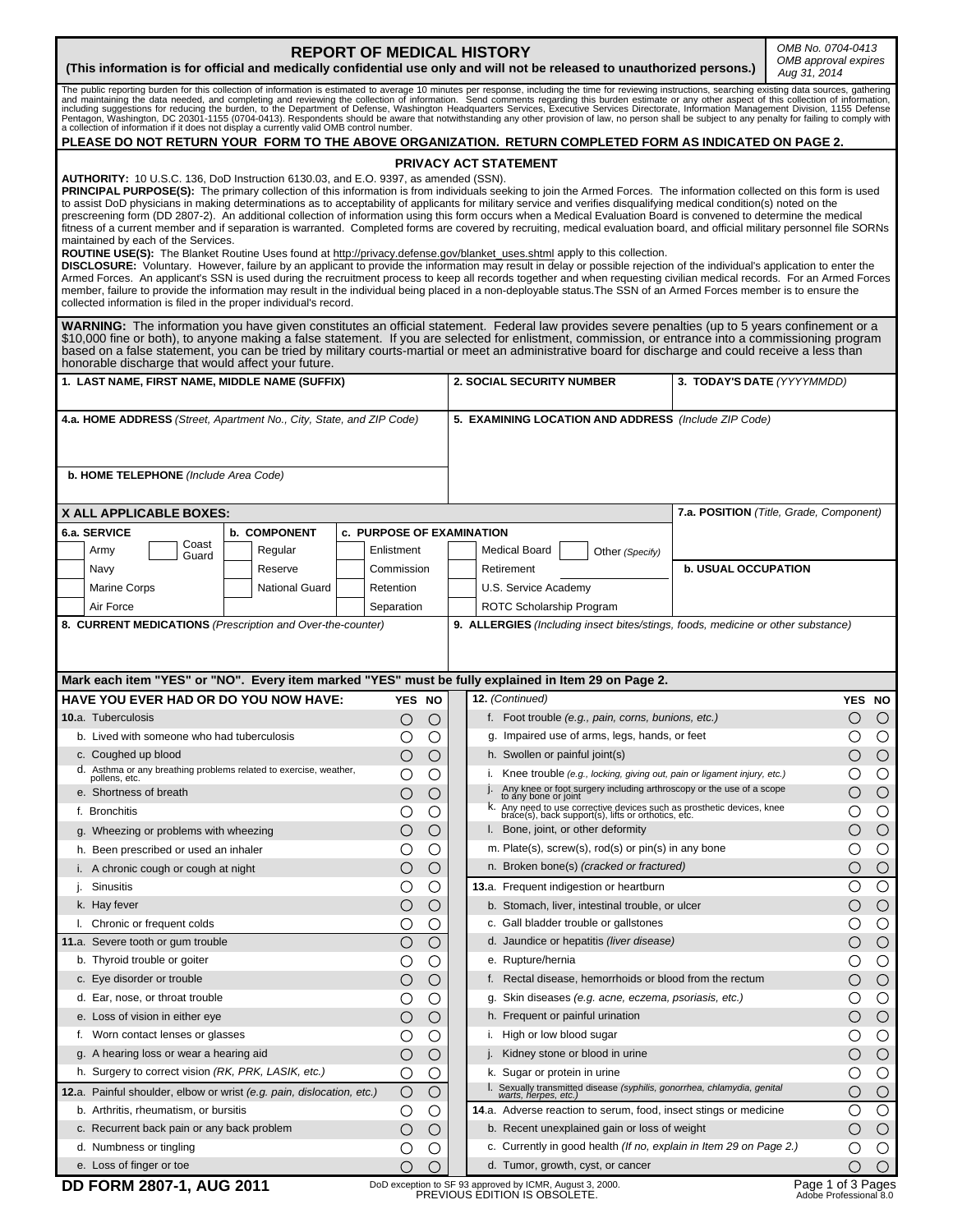LAST NAME, FIRST NAME, MIDDLE NAME (SUFFIX) **SOCIAL SECURITY NUMBER SOCIAL SECURITY NUMBER** 

| <b>HAVE YOU EVER HAD OR DO YOU NOW HAVE:</b>                         | YES NO         |                          |                                                                                                                                                                                                                                           | YES NO                                      |                  |
|----------------------------------------------------------------------|----------------|--------------------------|-------------------------------------------------------------------------------------------------------------------------------------------------------------------------------------------------------------------------------------------|---------------------------------------------|------------------|
| 15.a. Dizziness or fainting spells                                   | $\bigcirc$     | $\bigcirc$<br>$\bigcirc$ | 19. Have you been refused employment or been unable to hold a job<br>or stav in school because of:                                                                                                                                        |                                             |                  |
| b. Frequent or severe headache                                       | O              |                          |                                                                                                                                                                                                                                           |                                             |                  |
| c. A head injury, memory loss or amnesia                             | Ο              | $\bigcirc$               | a. Sensitivity to chemicals, dust, sunlight, etc.<br>b. Inability to perform certain motions                                                                                                                                              | $\left(\begin{array}{c} \end{array}\right)$ | $\circ$          |
| d. Paralysis                                                         | С              | $\bigcirc$               |                                                                                                                                                                                                                                           |                                             | $\bigcirc$       |
| e. Seizures, convulsions, epilepsy or fits                           | $\bigcirc$     | $\bigcirc$               | c. Inability to stand, sit, kneel, lie down, etc.                                                                                                                                                                                         | ∩                                           | $\bigcirc$       |
| f. Car, train, sea, or air sickness                                  | O              | $\circ$                  | d. Other medical reasons (If yes, give reasons.)                                                                                                                                                                                          |                                             | $\bigcirc$       |
| g. A period of unconsciousness or concussion                         | О              | $\bigcirc$               | 20. Have you ever been treated in an Emergency Room?<br>(If yes, for what?)                                                                                                                                                               |                                             | $\bigcirc$       |
| h. Meningitis, encephalitis, or other neurological problems          | O              | O                        |                                                                                                                                                                                                                                           |                                             |                  |
| 16.a. Rheumatic fever                                                | $\bigcirc$     | $\bigcirc$               | 21. Have you ever been a patient in any type of hospital? (If yes,                                                                                                                                                                        |                                             |                  |
| b. Prolonged bleeding (as after an injury or tooth extraction, etc.) | $\circ$        | $\bigcirc$               | specify when, where, why, and name of doctor and complete<br>address of hospital.)                                                                                                                                                        |                                             | $\left($ )       |
| c. Pain or pressure in the chest                                     | $\bigcirc$     | $\bigcirc$               |                                                                                                                                                                                                                                           |                                             |                  |
| d. Palpitation, pounding heart or abnormal heartbeat                 | O              | O                        | 22. Have you ever had, or have you been advised to have any<br>operations or surgery? (If yes, describe and give age at which<br>occurred.)                                                                                               |                                             |                  |
| e. Heart trouble or murmur                                           | $\bigcirc$     | $\bigcirc$               |                                                                                                                                                                                                                                           |                                             | $\bigcirc$       |
| f. High or low blood pressure                                        | О              | $\circ$                  |                                                                                                                                                                                                                                           |                                             |                  |
| 17.a. Nervous trouble of any sort (anxiety or panic attacks)         | $\overline{O}$ | $\overline{O}$           | 23. Have you ever had any illness or injury other than those<br>already noted? (If yes, specify when, where, and give details.)                                                                                                           |                                             | $\bigcirc$       |
| b. Habitual stammering or stuttering                                 | С              | ∩                        |                                                                                                                                                                                                                                           |                                             |                  |
| c. Loss of memory or amnesia, or neurological symptoms               | $\bigcirc$     | $\bigcirc$               | 24. Have you consulted or been treated by clinics, physicians,<br>healers, or other practitioners within the past 5 years for<br>other than minor illnesses? (If yes, give complete address<br>of doctor, hospital, clinic, and details.) |                                             |                  |
| d. Frequent trouble sleeping                                         | О              | $\bigcirc$               |                                                                                                                                                                                                                                           |                                             | $\bigcirc$       |
| e. Received counseling of any type                                   | $\bigcirc$     | $\bigcirc$               |                                                                                                                                                                                                                                           |                                             |                  |
| f. Depression or excessive worry                                     | O              | О                        |                                                                                                                                                                                                                                           |                                             |                  |
| g. Been evaluated or treated for a mental condition                  | О              | $\bigcirc$               | 25. Have you ever been rejected for military service for any<br>reason? (If yes, give date and reason for rejection.)                                                                                                                     |                                             | ◯                |
| h. Attempted suicide                                                 | О              | О                        |                                                                                                                                                                                                                                           |                                             |                  |
| i. Used illegal drugs or abused prescription drugs                   | Ω              | $\bigcirc$               | 26. Have you ever been discharged from military service for any                                                                                                                                                                           |                                             |                  |
| 18. FEMALES ONLY. Have you ever had or do you now have:              |                |                          | reason? (If yes, give date, reason, and type of discharge;<br>whether honorable, other than honorable, for unfitness or                                                                                                                   |                                             | $\bigcirc$       |
| a. Treatment for a gynecological (female) disorder                   | O              | $\bigcirc$               | unsuitability.)                                                                                                                                                                                                                           |                                             |                  |
| b. A change of menstrual pattern                                     | Ω              | $\circ$                  | 27. Have you ever received, is there pending, or have you ever                                                                                                                                                                            |                                             |                  |
| c. Any abnormal PAP smears                                           | $\bigcirc$     | $\bigcirc$               | applied for pension or compensation for any disability<br>or injury? (If yes, specify what kind, granted by whom, and what amount, when, why.)                                                                                            |                                             | $\left( \right)$ |
| d. First day of last menstrual period (YYYYMMDD)                     |                |                          |                                                                                                                                                                                                                                           |                                             |                  |
| e. Date of last PAP smear (YYYYMMDD)                                 |                |                          | 28. Have you ever been denied life insurance?                                                                                                                                                                                             | ∩                                           | $\circ$          |

**NOTE: HAND TO THE DOCTOR OR NURSE, OR IF MAILED MARK ENVELOPE "TO BE OPENED BY MEDICAL PERSONNEL ONLY."**